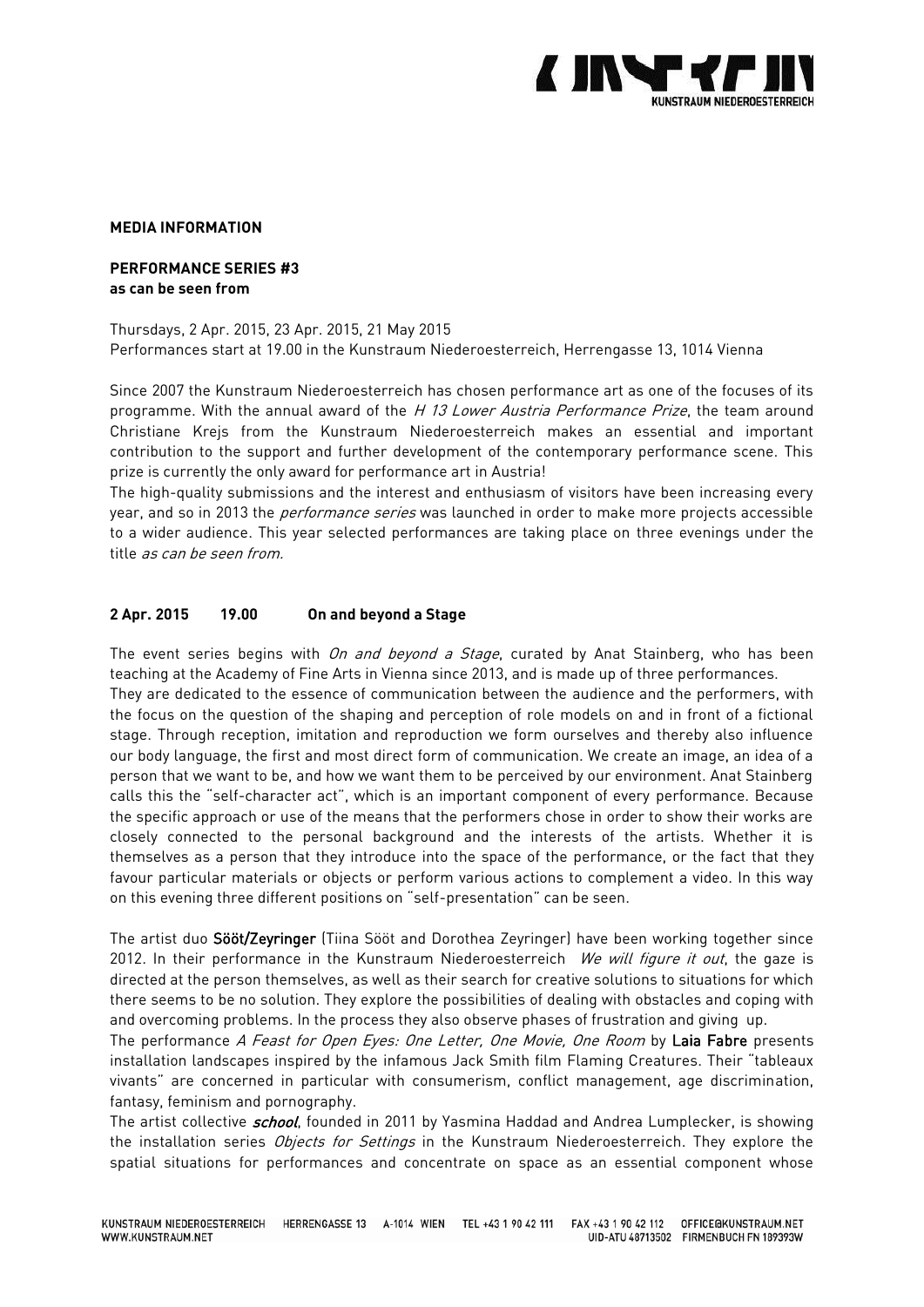

SEITE 2 VON 3

characteristics they define, change and reinterpret using various different objects. Objects that themselves can even become performers!

# **23 Apr. 2015 19.00 SPOT ON ME**

The second performance evening is curated by Peter Kozek, who teaches transmedia art at the University of Applied Art in Vienna. Three artistic positions explore space and visibility. Here it is a question of the challenge that performances are only seen fragmentarily – whether because of the architecture that is not designed for performative works, because of a temporal overlapping of the individual works or because of the excessive demands on the decisions of the spectators as to when and what they should focus on. Art institutions that are increasingly presenting performative formats have for years been experiencing increased attendance. As pleasing as that is, it nevertheless demands a careful consideration of the suitability of spaces that are primarily conceived for static works.

The curatorial concept of this evening is concerned with the visual perception of time-based works and in particular investigates the presence of actors, of spatial perception and actions in the period of time between appearance and disappearance. The invited artists develop specific works dealing with making visible, individuality, opulence, ordinariness, dissolution of boundaries and focusing.

Thus in Behaviours that Puzzle Milan Loviška and Otto Krause work with uncanny queer perspectives of established modes of perception.

Michikazu Matsune puts the dissolution of the boundaries of place and time at the centre of his work Self-Portrait of a Stranger.

The main theme of the performers Tabitha Dattinger and Astrid Sodomka is sewing with which intimacy, physical closeness and close contact to one another is produced.

## **21 May 2015 19.00 Alice Toklas reads her famous hashish fudge recipe**

The third evening is organised by three performance artists from Switzerland.

For Louise Guerra, Anne Käthi Wehrli and Romy Rüegger it is about the relationship between narration and embodiment, language and presence. Through a lecture performance, a performative reading and a work with recorded voices, the artists lay biographical tracks and take up auto-fictional traces: performance as a site that discusses ways of subjectivisation as part of a dense system of references. The performers work with artistic quotations of roles and attitudes of speech that can produce as much as obscure visibilities and biographies as well as the role of gender and affiliation.

Listening points and reading corners with material by friends of the three artists accompany the evening and in this way address the social space around artistic work, which often remains invisible.

The Domestic Revolution is a lecture performance by Louise Guerra. Through text and image a narrative structure develops that outlines Guerra's life in a fragmentary way. Biographical events combine with statements and facts from her works.

Anne Käthi Wehrli's performance *Pulververschleppung* [powder carry-over] deals with sharing, spreading and dilution. In works with coloured powder, it becomes evident what one does not notice in handling white powder. Did you work cleanly? How does an image emerge from following the movements? In parallel a fanzine called *Pulververschleppung* will be published.

Si tu vivais ici, tu serais déja chez toi is is the performance by Romy Rüegger. Together with gestures, voice recordings and image projections form a dense narrative network of flashbacks and flash-